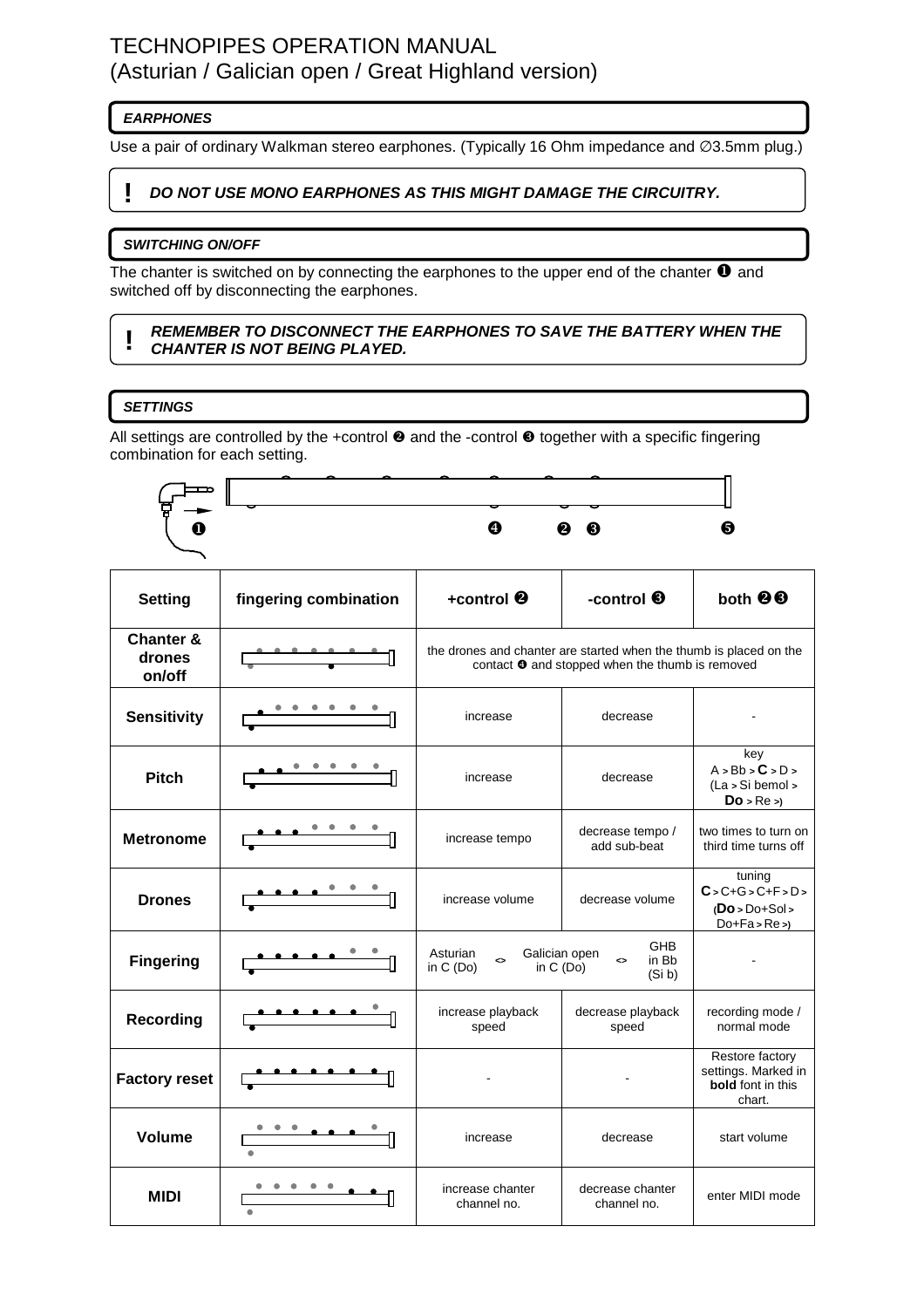#### **PLAYING**

The contacts of the chanter are electrical and not mechanical, meaning they do not have to be pressed down to become activated. The grip does not have to be any firmer than that on the pipe chanter. To start the drones and chanter, put the lower hand thumb on the contact  $\bullet$  on the back. To stop playing, remove the thumb from the contact  $\mathbf{\Theta}$ .

(Fingering charts can be found on the product webpage www.technopipes.com)

#### **VOLUME**

The output volume depends to some extent on the type of earphone plugged in.

# **! PLAYING AT HIGH VOLUME MIGHT DAMAGE YOUR HEARING.**

### **SENSITIVITY**

It could happen, from time to time, that your fingers are very dry, causing them to become poor conductors. The chanter, being dependant of electrical conductivity, may then have some trouble sensing the correct note, instead producing a squeaky sound, or the wrong note. You then need to increase the sensitivity. On the other hand, your fingers may be very warm and short-circuit the chanter through a very thin film of sweat, and the chanter will then fail to detect your correct finger position. You will then need to decrease the sensitivity. The sensitivity can be set to five different levels.

### **PITCH**

The chanter starts in the key of C (Do) (523Hz) when set to Asturian or Galician mode. The low C goes from 185Hz up to 738Hz in steps of 0.1 to 0.7Hz. The chanter starts in the key of Bb (Si bemol) (466Hz) when set to Great Highland mode. The key of the chanter can easily be set to A (La), Bb (Si bemol), C (Do), or D (Re). The accuracy is within  $\pm 3$ Hz.

#### **MIDI**

MIDI (Musical Instrument Digital Interface) is an electronic communications protocol that enables electronic musical instruments, computers, and synthesizers etc. to communicate with each other. MIDI does not transmit an audio signal - it transmits digital data messages defining parameters such as pitch and volume of the musical notes to play. See http://www.midi.org for further reading.

MIDI mode is entered, if MIDI combination is fingered at the time the MIDI cable is connected. The chanter is initially set to channel 1, but can be set between 1 and 14. The bass is fixed on channel 15 and the tenor fixed on channel 16. The default C is MIDI note number 72. In MIDI mode, the volume settings for chanter and drones affect the note velocity. It is up to the receiver to interpret the velocity data. (In MIDI mode, metronome and recording are not available.)

#### **RECORDING**

The chanter can record more than 1200 notes. You can play along with the recorded notes to practice phrases, seconds, etc. When recording, the first note and the last note preceding the Sound off note are not stored for simplifying the creation of loops. The recorded track is played back on the right channel, and you play along on the left channel. The playback speed can be set between ¼ and 2 times the recorded speed.

Typical recording sequence:

- 1) Start drones and chanter.
- 2) Play the Recording fingering combination.
- 3) Put your lower hand thumb on both the +control and -control. A high pitched beep indicates recording mode.
- 4) Record as long as you like, or until the memory is full (indicated by a low pitched beep).
- 5) Play the Sound off note.
- 6) Start playback by turning drones and chanter on.
- 7) Play along.
- 8) Exit recording mode by 2) and 3) above. A low pitched beep indicates normal mode.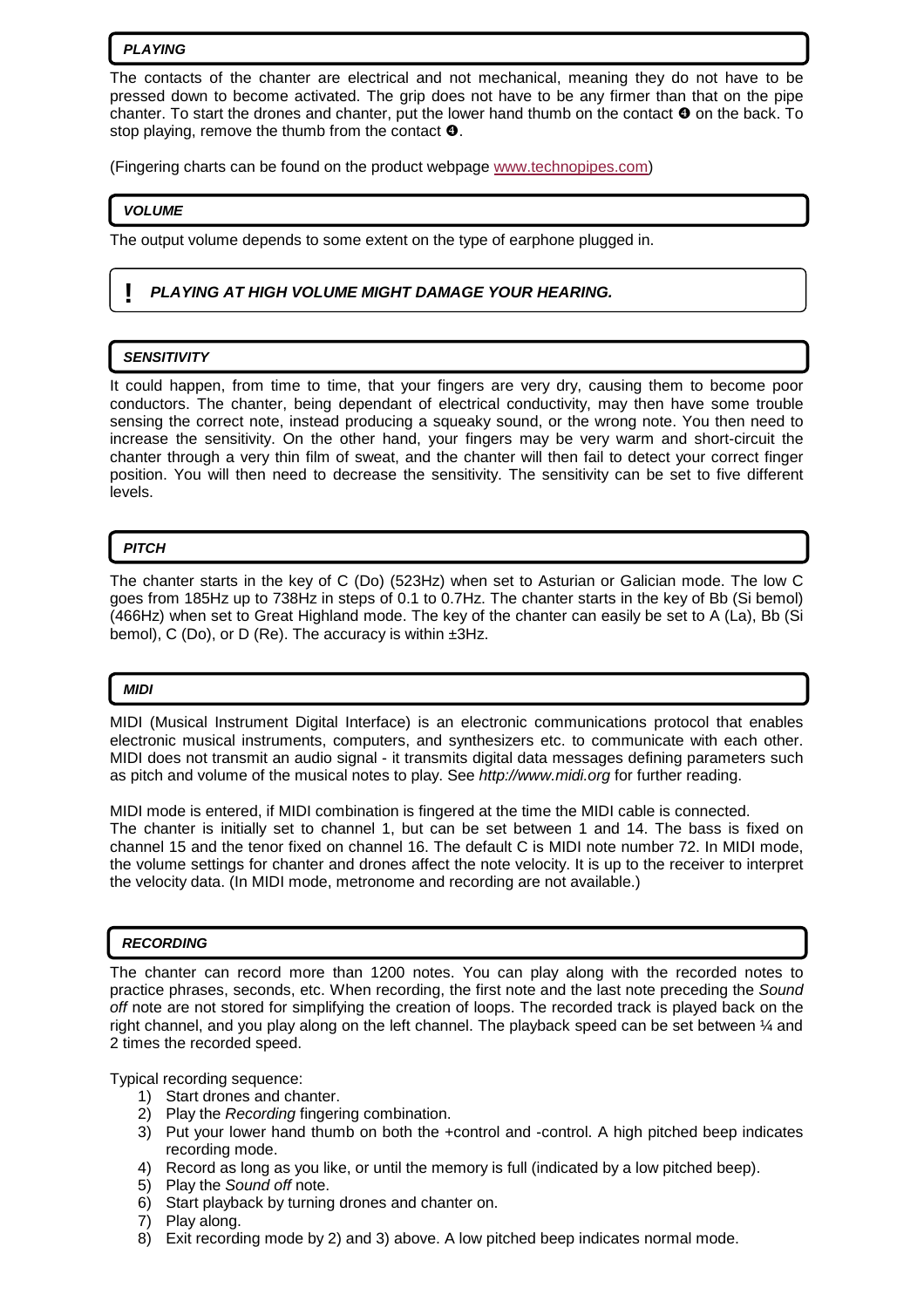#### **METRONOME**

The metronome does not start at any given tempo. You set the tempo like this:

- 1) Hold the *Metronome* fingering combination.
- 2) Think of a tempo in you head.
- 3) Beat the tempo once on the +/-controls (both contacts at the same time).
- 4) (OPTIONAL) Add sub-beats by touching the -control.
- 5) Beat the tempo again on the +/-controls to set the main beat.
- 6) The metronome continues in that tempo.
- 7) Touch +/-controls again holding the Metronome fingering combination: the metronome turns off.

### **BATTERY**

 $\overline{a}$ 

The chanter uses one 1.5Volt AAA/LR03 alkaline battery, or one 1.2Volt AAA/HR03 NiMH rechargeable battery. The chanter will run approx. 10 hours on a 1000mAh NiMH rechargeable battery, or 20 hours in MIDI mode. A rechargeable battery is recommended as it will be cheaper in the long run.

If the chanter does not start correctly, or runs only for a few minutes before shutting itself off, the chanter needs a new battery.

#### **CHANGING THE BATTERY**

Remove the end cap  $\bullet$  from the chanter by firmly pulling it outwards. Move the battery holder to the side to allow the battery to slide out slightly. Tap the battery end of the chanter against the palm of your hand in order to get the battery out. Insert the new battery with the **negative** pole towards the end cap. Make sure the battery holder makes **electrical contact with the negative pole**. Press the end cap back on.



#### **PRECAUTIONS**

**Do not expose the chanter to high temperatures** (e.g. in a car during daytime). High temperatures can damage the battery and distort plastic parts.

**Handle the chanter carefully**. Dropping it can damage the circuit board and housing, and can cause the chanter to malfunction.

**Keep out of reach of small children**. Product contains small parts.